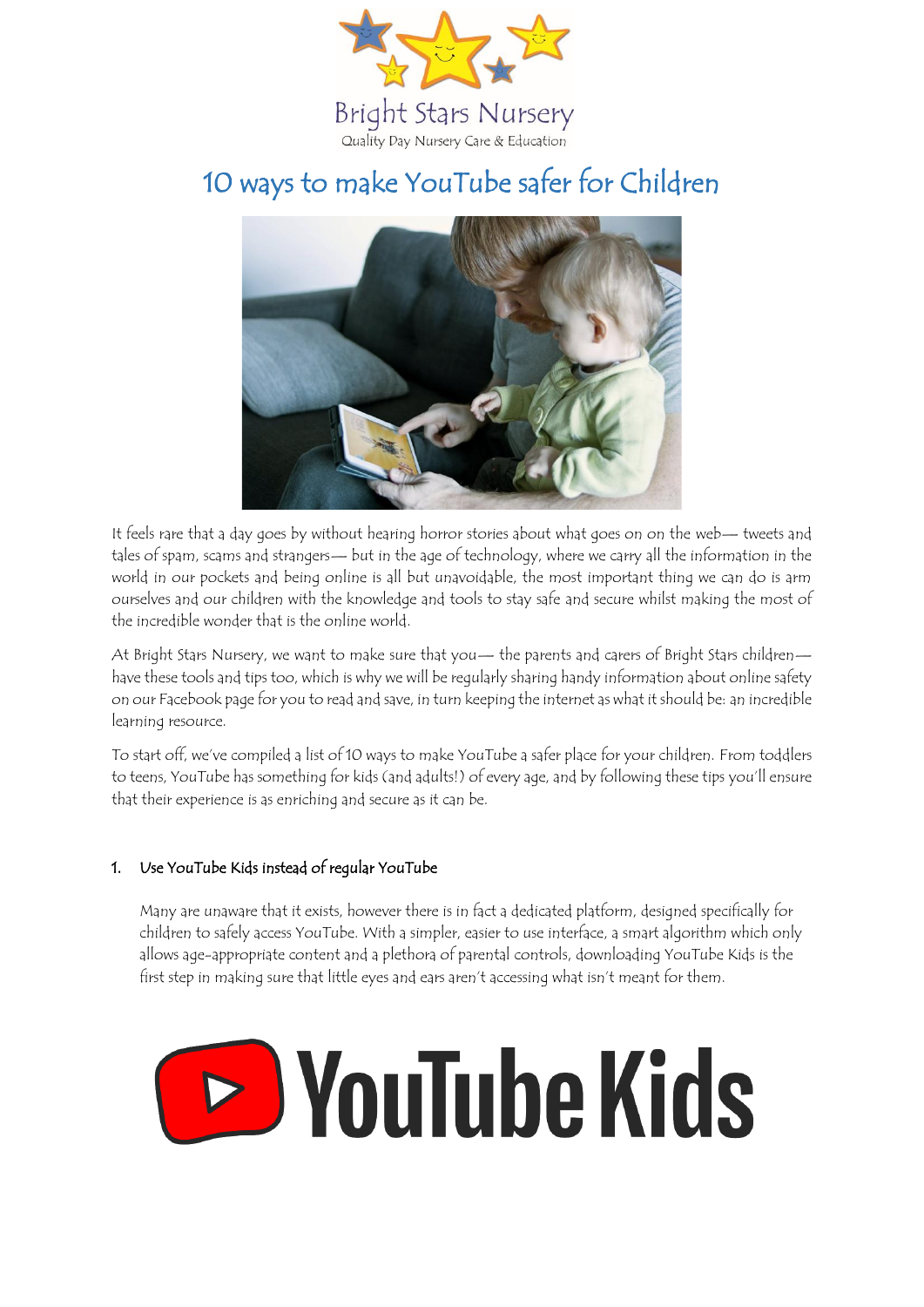

### 2. Viewing time

There are a few ways you can administer how long a child can watch YouTube videos in a day. In the YouTube kids' app, you can set a timer before handing your child the smartphone or tablet. Once the time has run out, the video will be paused.

You can also set limits on iPhones and iPads in the Screen time section of the settings. This not only enables you to see how long they play but specify how and when they can do this. You can apply similar limits on Android devices via the Family Link app settings.

As well as helping younger children not to watch longer than is healthy, this is a good tool for discussion too. Talk about how long is appropriate to watch in a day and then agree on the limits. This ensures they see them as helpful rather than being policed.

### 3. Pre-select the content

One of the best features on YouTube kids is the ability to select channels, videos, or collections of videos for your child to enjoy. This is a great opportunity to sit with your child and better understand what they want to watch. Are there particular topics or themes that resonate, or that you would like them to learn about? Then you can check though different options in this area and choose the best matching channels.



# 4. Turn off 'Search'

The YouTube kids app enables you to disable the 'search' feature, to avoid young children stumbling across content designed for older viewers. The app also avoids videos from inappropriate channels being suggested to watch next. If you have pre-selected content for your child, only those will come up. If you have set an age limit, only videos deemed appropriate for that age will be suggested.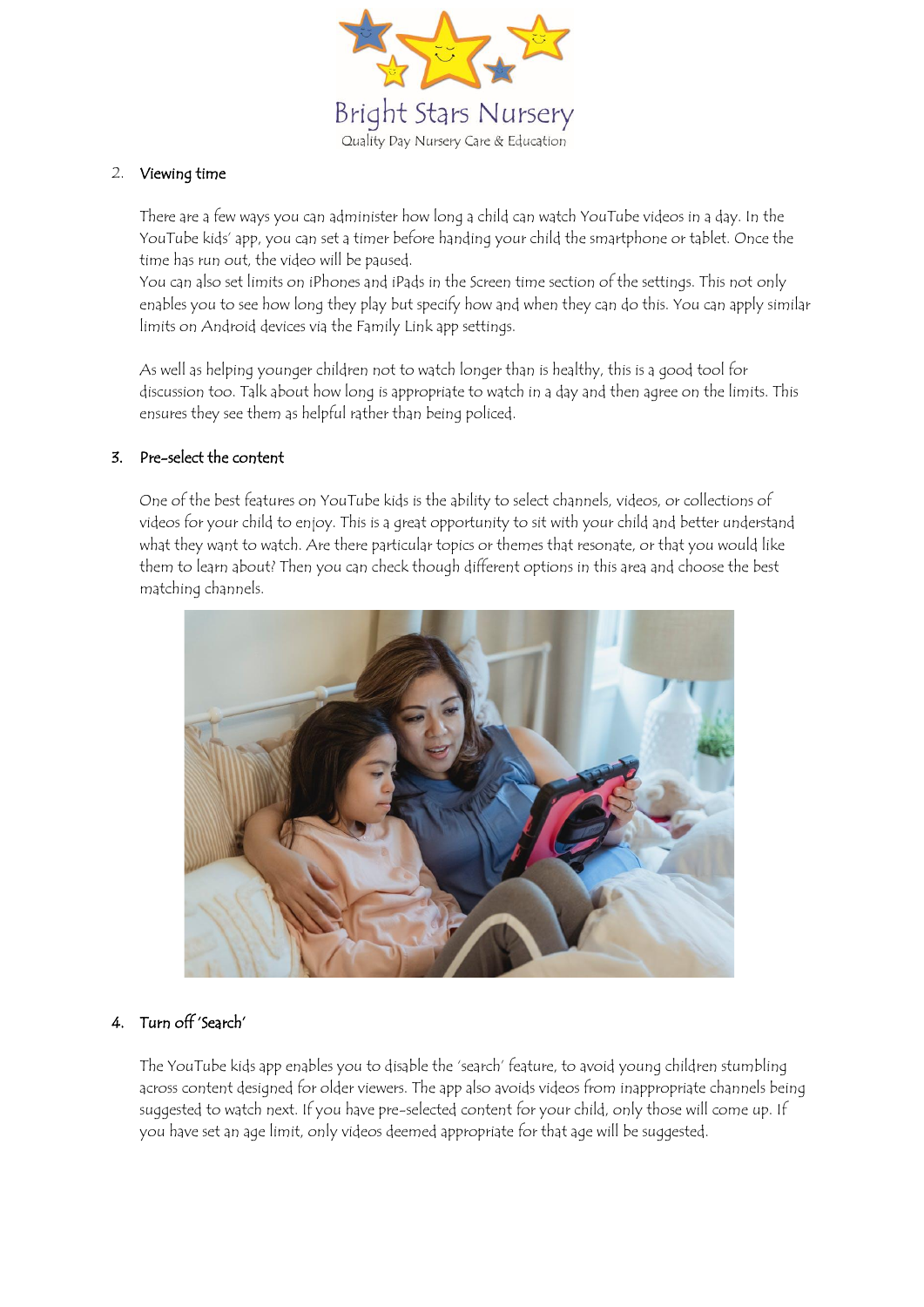

# 5. Restrictions

As well as using the YouTube Kids app, you can also set up restrictions on other ways your family watches YouTube. Ensure you are logged in when using YouTube and turn on 'Restricted Mode' in your user profile. You can also set this at the bottom of the video page by clicking 'Restricted Mode: On'. Ensure that you also click Lock Restricted Mode on this browser to ensure that other users can't turn it off.

### 6. Watch Together

We always recommend that children are supervised online. One of the best ways to stay safe and to keep viewing a positive experience is to watch content together where possible. Try to engage in active viewing rather than passive viewing, commenting on or asking questions about what is being shown, pointing out what you can see and repeating key words and phrases. When used correctly, YouTube videos can be a valuable tool for learning in the early years, as well as being fun and seen as a 'treat'.



#### 7. Advertisements

It's worth remembering that even in YouTube Kids, children will see adverts. These are marked as 'Ad' and preceded by an ad intro. These types of advertisements and products are checked to follow YouTube's advertising policies which exclude things like food and beverages. It is also important to note that there can be toys or other items included in videos directly by creators themselves to advertise them. You can remove adverts in YouTube kids, much like on the main YouTube, however this can only be done by subscribing to YouTube premium, which costs a monthly fee.

Alternatively, you can use them as a learning experience. It's a good idea to talk to children about what adverts are, how they work and how to recognise them— much like with TV ads, bus stop posters and billboards.